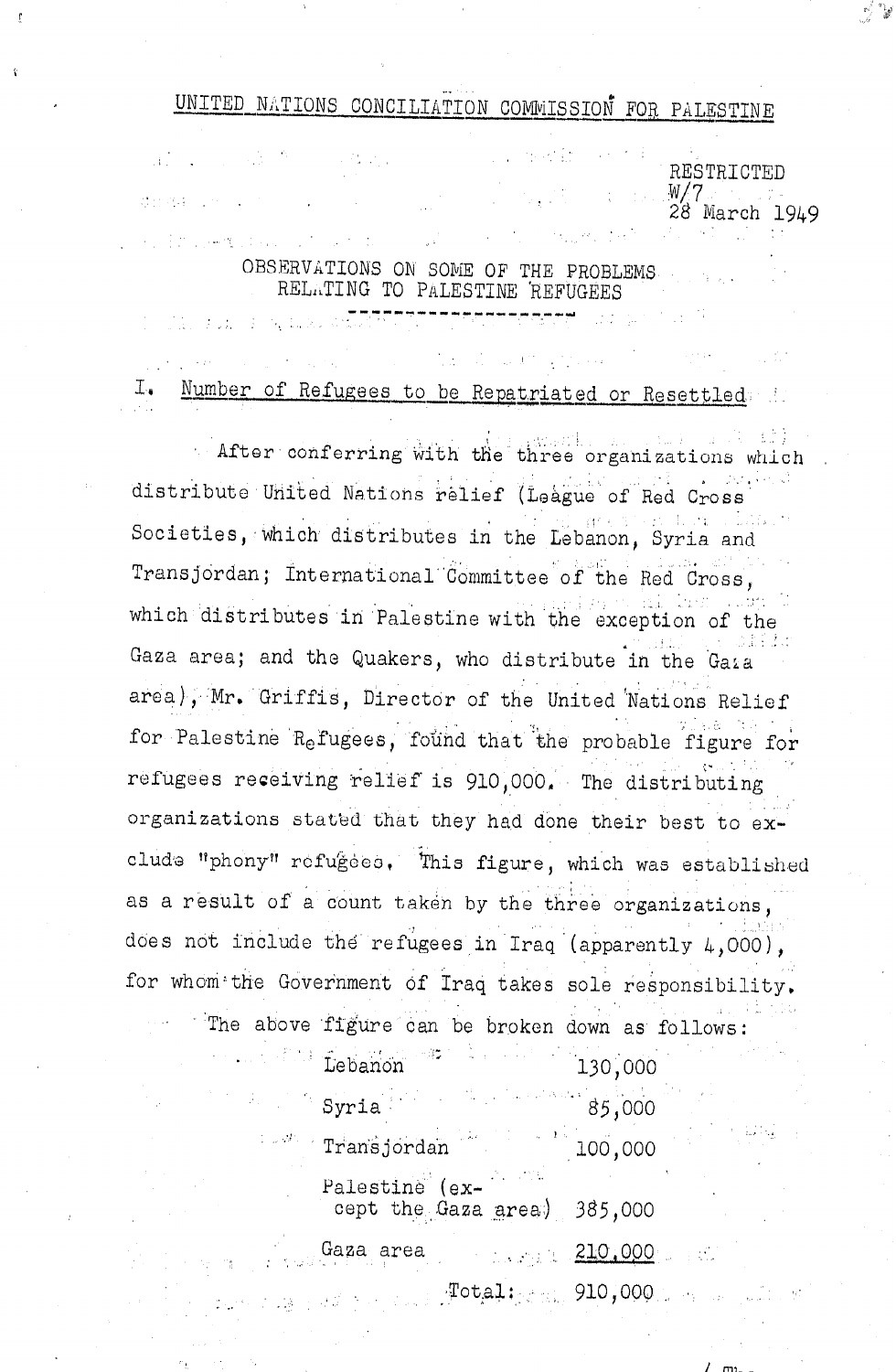<u>A MARIA A MARA MUNICIPALE (MARIA 1992) (MARIA 1992) (MARIA 1993) (MARIA 1993) (MARIA 1993) (MARIA 1994) (MARIA</u>

all The figure given by the Government of Israel, in Wats memorandum is 530,000. It is obvious, however, that it is in the interest of that Government to under-estimate the number of refugees.

المستأثر والمستعلم والمتعاون والمستقطع والمتوارد

Pending the possibility of undertaking a detailed and accurate inquiry, the Commission could safely assume that the number of refugees to be repatriated or resettled (in Palestine or elsewhere) amounts to approximately 650,000. In my view, it should be recognized that "refugees" considered as such by the relief organizations, include persons whose homes are in Arab areas occupied by the Arab forces and in particular in all the villages near the sermilitary lines. That a classical areas and her fact a weat

Further, a certain number of refugees are already. progressively filtering into the life and economy of the countries in which they are now living, and this tendency will certainly increase as time goes on. In a mater of the

 $\mathbb{L}$  of  $\mathbb{L}$  do not need to stress that this is only a rough and provisional estimate, but it will suffice to give the Commission a preliminary idea of the scope of the problems to be solved, and in particular of the amount of land and capital needed for the economic and social rehabilitation of the refugees, above all of the rural settlers.

It will be shown later in this paper that the Arab population of Palestine was divided as follows:

Urban- $x = 36\%$ <br>(as no see 64%)

The 650,000 refugees to be repatriated or resettled would therefore fall into the following two groups: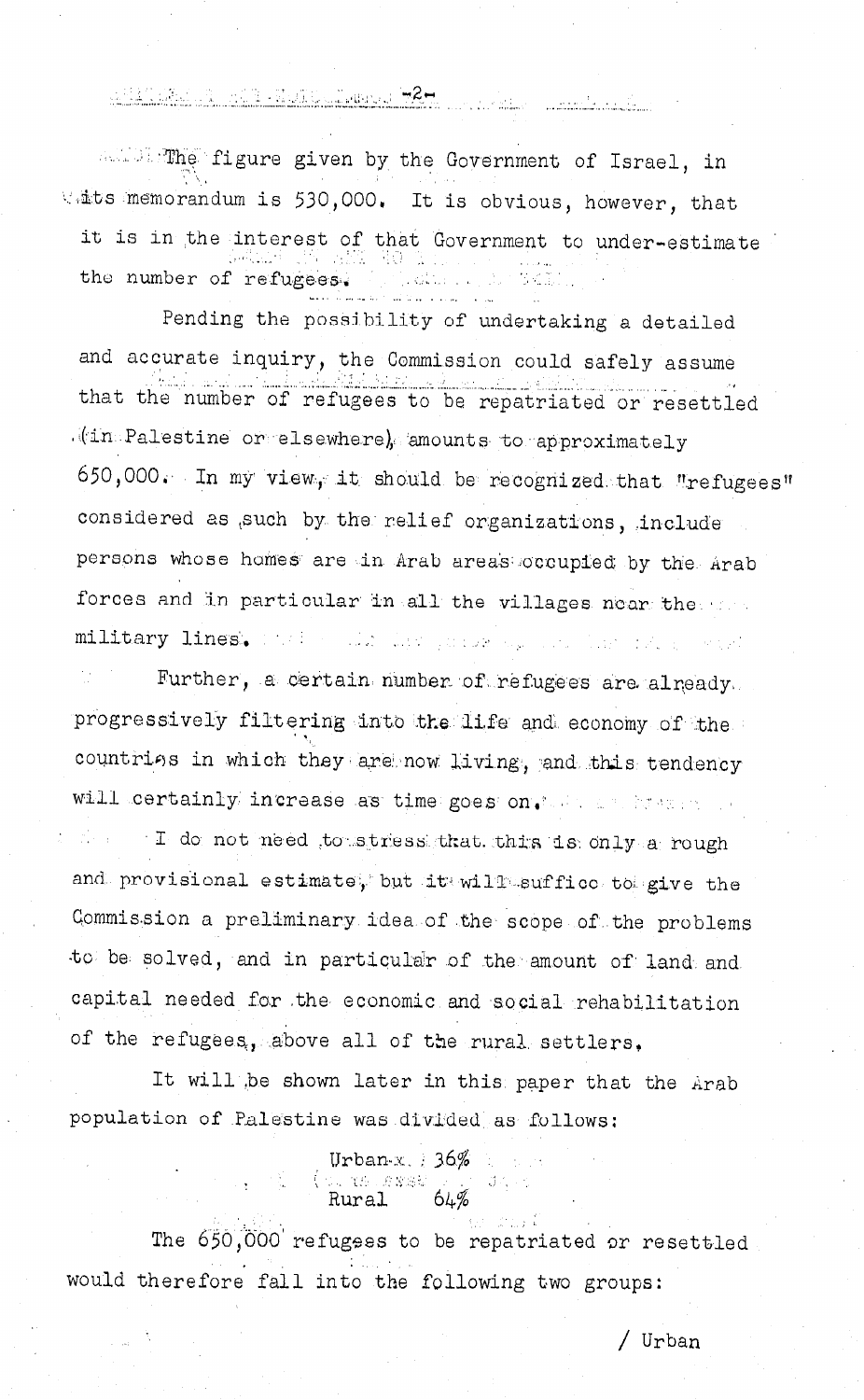| Urban refugees              | 235,000        |
|-----------------------------|----------------|
| Rural refugees              | <u>415,000</u> |
| Total number of<br>refugees | 650,000        |

It is interesting to compare these figures with the following estimates drawn up on 31 December 1946 and published in June 1947 by the Government of Palestine in the "Supplement to the Survey of Palestine."

Arab Population of Palestine

|         | <u>पर्युक्त के स</u><br>Moslems | Christians                                   | Total     |
|---------|---------------------------------|----------------------------------------------|-----------|
| Towns   | 329,000                         | 116,000.                                     | 445,000   |
| Country | 748,000                         | -- 29,000                                    | 777,000   |
| Total   | 1,077,000                       | 145,000<br>$\mathcal{A} \subset \mathcal{A}$ | 1,222,000 |

(The 60,000 nomadic Arabs are not included in these figures) an an Dùbhlach ann an Dùbhlach an Dùbhlach an Dùbhlach an Dùbhlach an Dùbhlach an Dùbhlach an Dùbhlach an Dùbh

The following figures, quoted from the same source, show the Arab population (Moslems and Christians) of the various sub-districts of Palestine.

> $\label{eq:3.1} \mathcal{L}(\mathcal{F}_{\mathcal{A}}) = \mathcal{L}(\mathcal{F}_{\mathcal{A}}(\mathcal{G})^{-1})^{\frac{1}{2}} \mathcal{F}_{\mathcal{A}}(\mathcal{G})^{-1}$ **RAMAN AREA**

> > y Alban

 $\frac{1}{2}$   $\frac{1}{2}$   $\frac{1}{2}$ 

 $\mathbb{R}^n$  . The same  $\mathbb{R}^n$ 

and the state of the

 $\frac{1}{4\pi\sqrt{3}}\frac{1}{4\pi}\left(\frac{1}{2}\sqrt{3}\frac{1}{3}\right)^{2}$ 

**Charles** 

一直 (1) 一定

**We Know** 

 $\omega \in \mathbb{R}^{n \times n}$ 

Tinge AD

 $\gamma_1,\gamma_2,\ldots,\gamma_{n-1}$  and  $\gamma_1$ 

1) Sub

… ⇔3–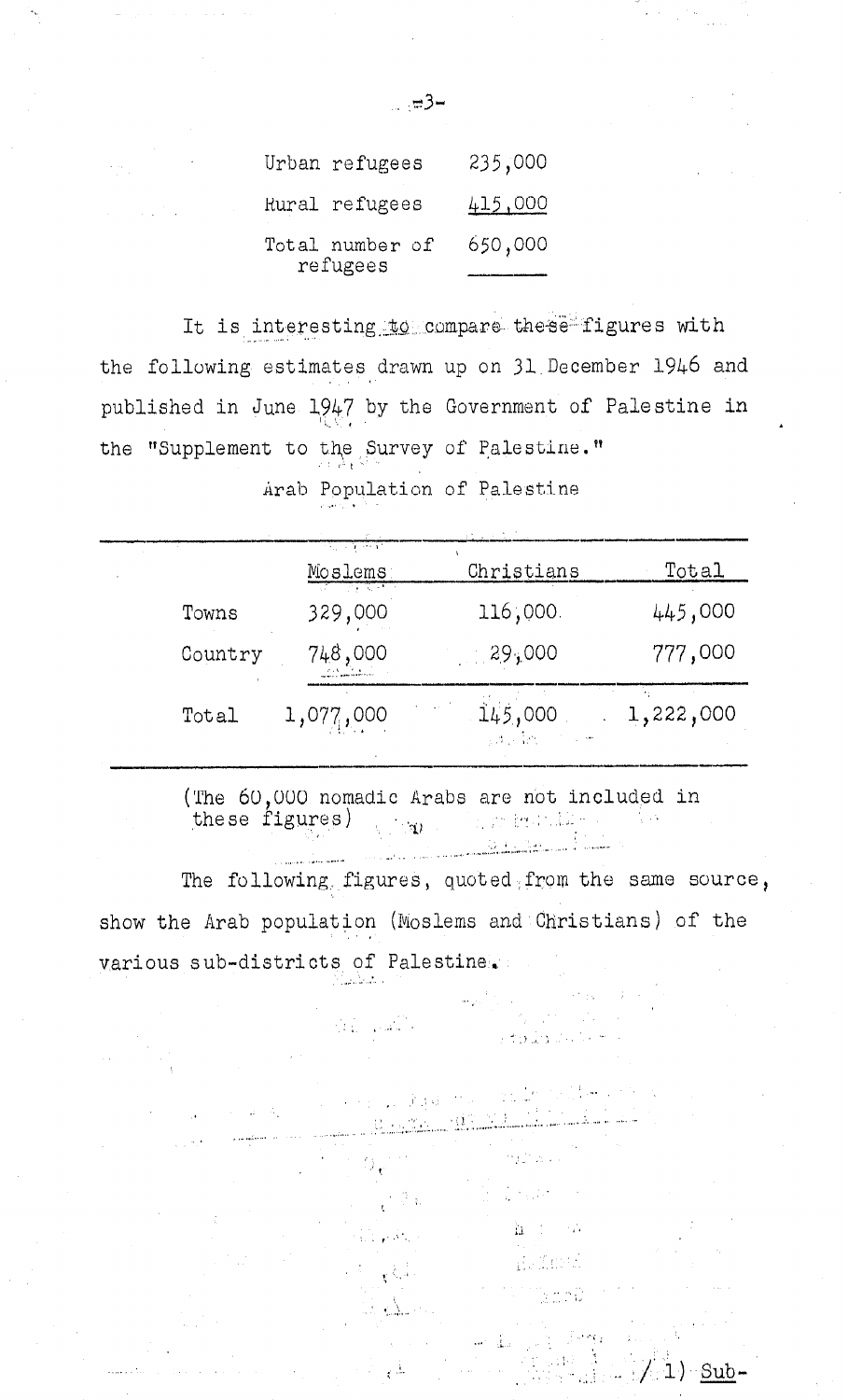| main 1) Sub-districts occupied by Israel                            |                                                      |                                    |  |
|---------------------------------------------------------------------|------------------------------------------------------|------------------------------------|--|
| $\mathcal{L}_{\mathcal{A}}$ is a subset of the set of $\mathcal{A}$ | Safad                                                | 48,940                             |  |
|                                                                     | Acre                                                 | 62,930                             |  |
|                                                                     | Tiberias                                             | 26,410                             |  |
|                                                                     | Beisan                                               | 17,340                             |  |
|                                                                     | Nazareth                                             | 41,930                             |  |
| Haifa                                                               |                                                      | 129,680                            |  |
|                                                                     | Jaffa                                                | 113,770                            |  |
|                                                                     | Beersheba                                            | <u>7,210</u>                       |  |
|                                                                     | Total Arab popula-<br>tion of these<br>sub-districts | 448,210                            |  |
| t sied                                                              |                                                      |                                    |  |
|                                                                     | $hrf + h \wedge h \wedge h \wedge h$                 | 2) Sub-districts entirely occupied |  |

ءَ پڻ س

 $\omega^{\alpha}$ 

 $\approx 100$ 

 $\omega$   $\omega$ 

 $\gamma_{\rm g}$ 

 $\langle \cdot \rangle_{\rm{E}}$ 

G,

 $\mathbb{Z}^4$ 

÷ **TAN** 

 $\mathcal{I}=\mathcal{I}$ 

拉拉尔

 $\hat{\boldsymbol{\beta}}$ 

 $\sqrt{2}$  .

 $\omega_{\rm m}$ 

 $\sim 10^{11}$  k  $^{-1}$  $\bar{\rm v}$ 

p. Josef

| 2) Sub-districts entirely occupied |  |
|------------------------------------|--|
| by the Arabs                       |  |

| Jenin                                                | 61,210       |
|------------------------------------------------------|--------------|
| tunci<br>Nablus                                      | τđ<br>94,370 |
| Ramallah                                             | 48.930       |
| Total Arab popula-<br>tion of these<br>sub-districts | 204,510      |

3) Sub-districts occupied partly by Israel<br>and partly by the Arabs

| Tulkarm      | 77,020  |
|--------------|---------|
| Jerusalem    | 150,590 |
| Hebron       | 92,810  |
| Ramleh       | 113,770 |
| Gaza         | 147,000 |
| Arab popula- |         |

tion of these sub-districts

Total

 $\sim 21$ 

581,190

 $\lambda^{(1)}$  .  $\lambda$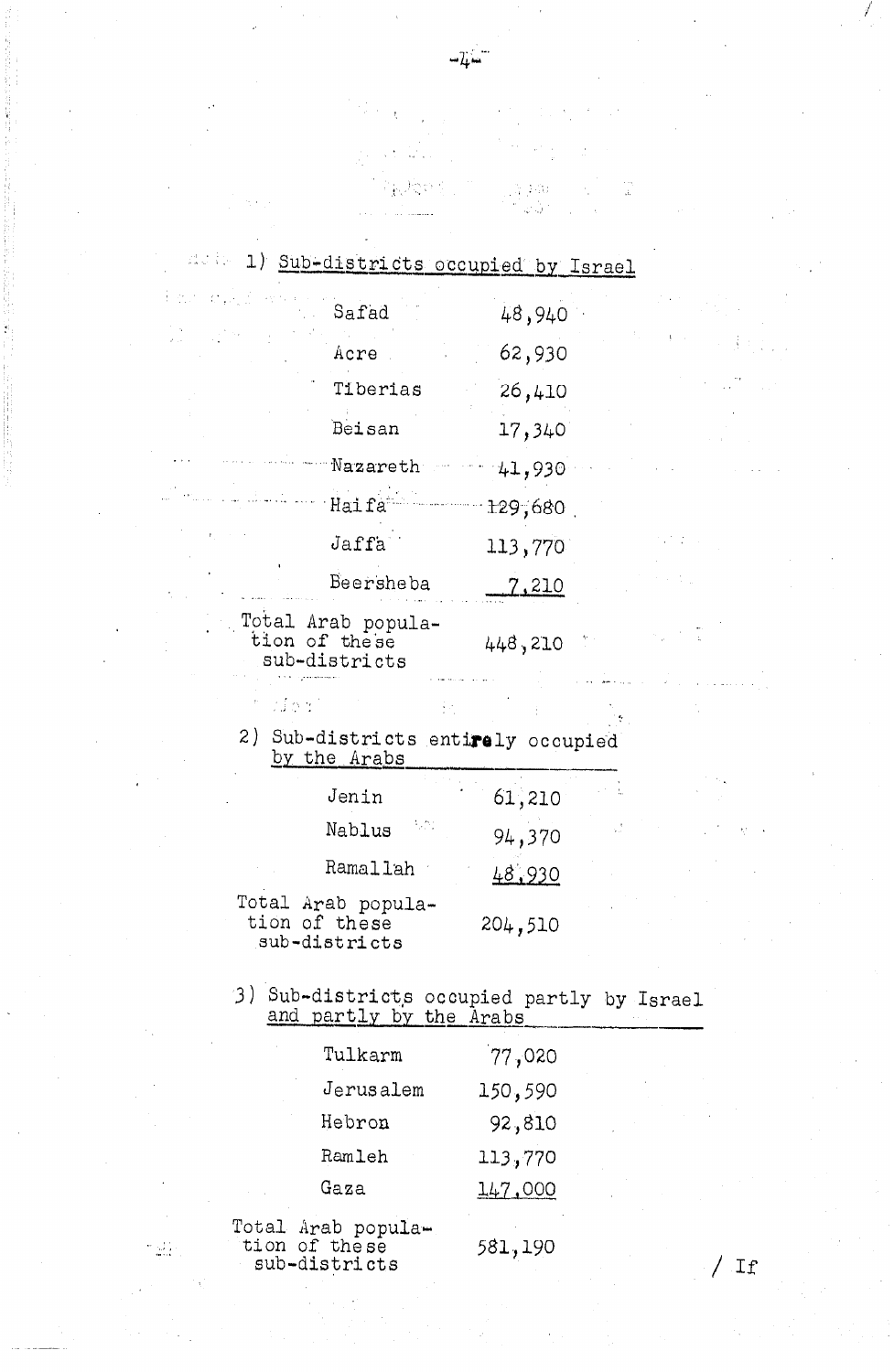in the lift one looks at the map showing the present military position, it will be seen that it is not considerably wrong to say that the population of these sub-districts is almost equally distributed between the areas occupied by Israel and the areas occupied by the Arabs. This being so, there would be approximately 290,000 Arabs whose homes are in Araboccupied areas in these sub-districts.

-5-

Finally, there would be  $448,000$  plus 290,000 Arabs whose homes are in Israeli-occupied areas of Palestine, making a total of 738,000.

Compared with this total, the figure of 650,000 Arab refugees to be repatriated to Israel or to be resettled elsewhere would seem to be a reasonable estimate.

Of these  $650,000$  refugees,  $64\%$ , that is  $410,000$ , are in all probability rural settlers. The problem of land must therefore be solved (in Israel or elsewhere) in respect to approximately 400,000 rural settlers.

the It is doubtless impossible at present to ask the refugees which of them wish and which do not wish to return home. Such a question would be superfluous as regards those coming from the parts of Palestine which will remain Arab, and therefore a "plebiscite" of this kind could only be . . . thought of after the delimitation of frontiers, and the Commission cannot officially prejudge the frontiers. Furthermore, if one visits the refugee camps and interrogates the refugees, they all declare that they wish to return home, an attitude which can be explained by the following factors:-

- the innate feelings of every human being:

the wretched position, both material and moral, of the refugees;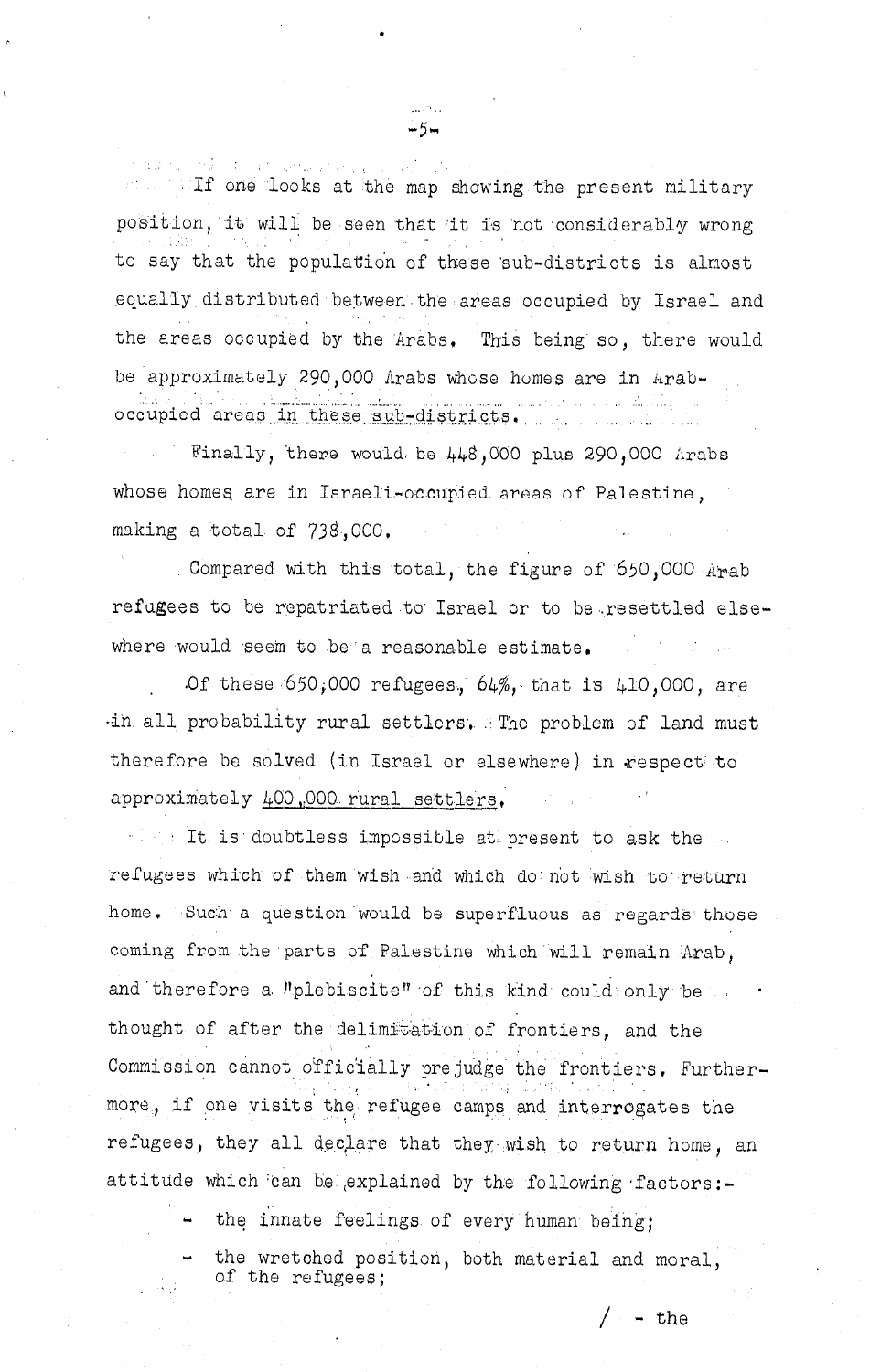| $\sqrt{m}$ is set the moral and political pressure that is being<br>put on them owing to their collective existence;                                                                        |  |
|---------------------------------------------------------------------------------------------------------------------------------------------------------------------------------------------|--|
| $\blacksquare$ their ignorance (or pretended ignorance) of the                                                                                                                              |  |
| produce the changes that have taken place in Israel since<br>their departure;                                                                                                               |  |
| $\mathcal{L}_{\text{max}}$ , which is a substitute of $\mathcal{L}_{\text{max}}$ , and the state of<br>出来の手の かいかい しょうしょま なけいしょう いいきんしゅん<br>their conviction that they can always ultimately |  |

give up the idea of returning, when and if another solution is offered to them. mas in  $\mathcal{A}(\mathcal{A})$  , and  $\mathcal{A}(\mathcal{A})$  ,  $\mathcal{A}(\mathcal{A})$ 

### II Approximate Amount of Land and Capital Necessary for the Resettlement of 400,000 Rural Settlers

The study outlined below is made without prejudice u shadoo sii to the question whether all or some of the 400,000 Arab refugee rural settlers coming from the parts of Palestine under Israeli occupation will or will not go home. The purpose of this study is merely to calculate 电调整 网络三角 医体 what the resettlement of 400,000 rural settlers in Middle Eastern countries means in terms of land and money. It المنتقل العاملية الثلاثة.<br>المنتقل العاملية الثلاثة in the second of the second control of the second second second second second second second second second second second second second second second second second second second second second second second second second seco need not be stressed that the estimates given are approxian an choice and the about mate ones.

and the second of the dalam salah sa In order to clarify the position, let us first take some statistics relating to Syria, a country whose agricultural conditions are obviously far inferior to those of Egypt but much superior to those of Transjordan: these statistics therefore give a sort of average picture of present conditions in the Arab Middle East: mo comments<br>This provided the straight of the Syria  $\sqrt{2}$ an na mainsin

| Total population: 2,880,000 inhabitants                                                                                                                                     |                        |  |
|-----------------------------------------------------------------------------------------------------------------------------------------------------------------------------|------------------------|--|
| Agricultural population $\sim 2,000$ ,000 $\approx$ $\sim$ $\approx$ $\frac{1}{2}$ and $\sim$                                                                               |                        |  |
| Cultivable area 53,000 square kilometres                                                                                                                                    |                        |  |
| Cultivated area 15,000 with the magnetic resolution                                                                                                                         |                        |  |
|                                                                                                                                                                             |                        |  |
| Irrigable area $\begin{array}{c} 6,000 \\ \text{Trrigated area} \end{array}$ $\begin{array}{c} n \\ \text{I,}600 \end{array}$ $\begin{array}{c} n \\ \text{I,} \end{array}$ |                        |  |
| $\omega_{\rm c}$ and the state $\omega_{\rm c}$ is the state of $\omega_{\rm c}$ and $\omega_{\rm c}$ are the state of $\omega_{\rm c}$                                     | しょう 松川 副会議 まっていし ばんしきょ |  |

/ Density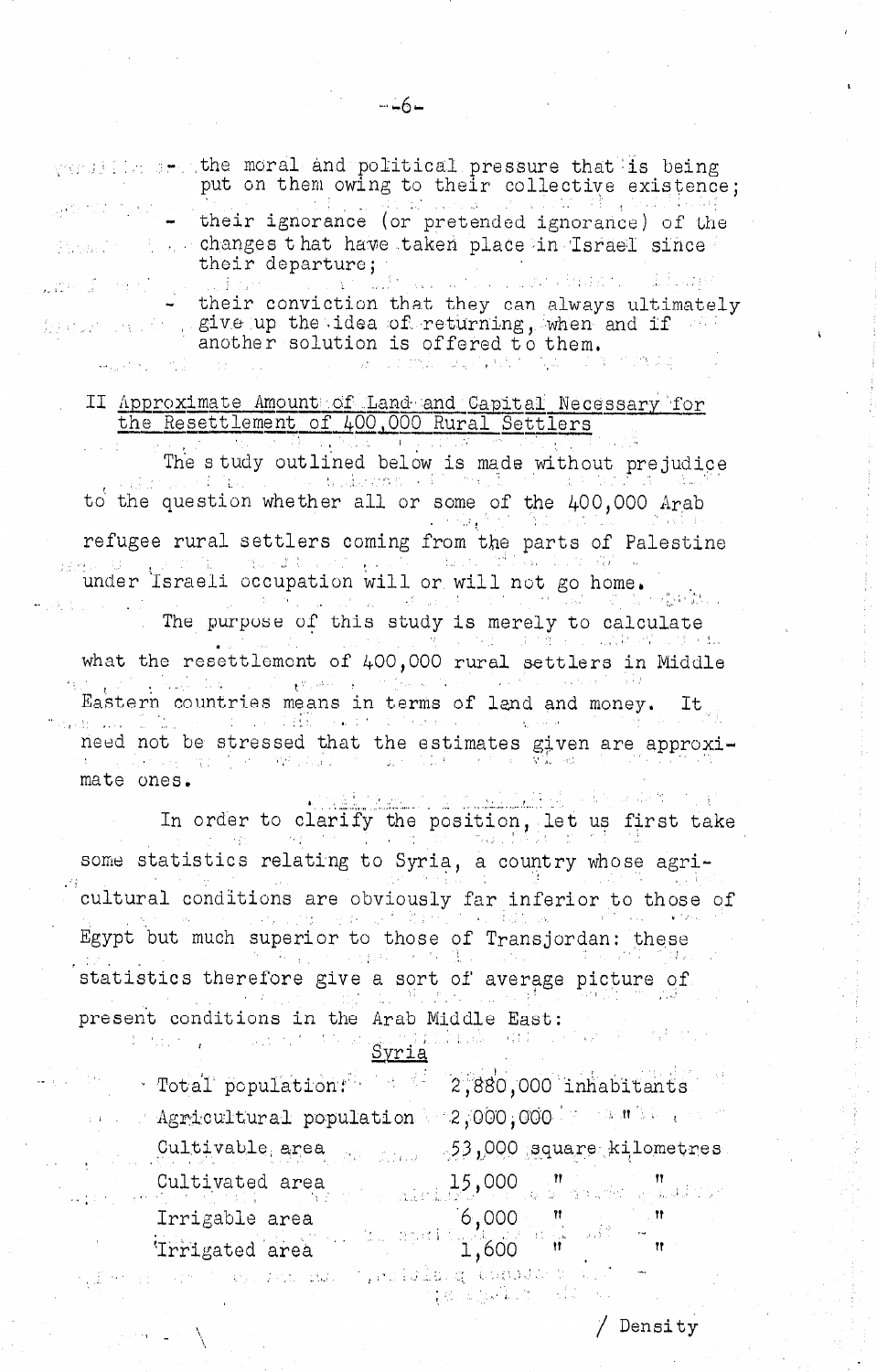Density of population 17 inhabitants to the square kilometre.

 $\tilde{\sigma}$  and  $\tilde{\sigma}$  . These figures show that, for the rural population  $^{-1}(2$  million inhabitants) there are 15,000 square kilometres of cultivated land (only a quarter of which is irrigated) that is, about 7 dunums for each rural inhabitant.

It will be recalled that the programme of Kemal "Ataturk's "People's Party" envisaged I dunum of irrigated alland per family (i.e. for four or five inhabitants). " " This being so, it will be admitted that, for the resettlement of the refugees, it will suffice to allow for

one dunum of irrigated land for each individual, i.e., 40,000 hectares of irrigated land for 400,000 individuals.

It will be noted that 40,000 hectares merely represent a square, one side of which is 65 kilometres long. It is not an area of any considerable size.

such an area of land can easily be found in any of the Arab countries of the Near East. In Egypt one would have a superfluity of possible choices. In Iraq the state obvious selection would be the region of the Lake of Habanieh, in Palestine, the Jordan valley. In Syria, the choice would be between the Homs region, the Gharb region (the Oronte in the neighborhood of Masyaf) and the region of the Euphrates and its tributary, the Khabour,

Each of these areas could alone absorb 400,000 rural settlers, provided that the necessary irrigation is carried out, since a square area, one side of which is 65 kilometres long, would suffice, that is, a comparatively small area of (以前以び)ではっぱり (の)受賞 ( ) やくしょ iand.

as terms actomated invaduation artist south the act of the

 $/$  In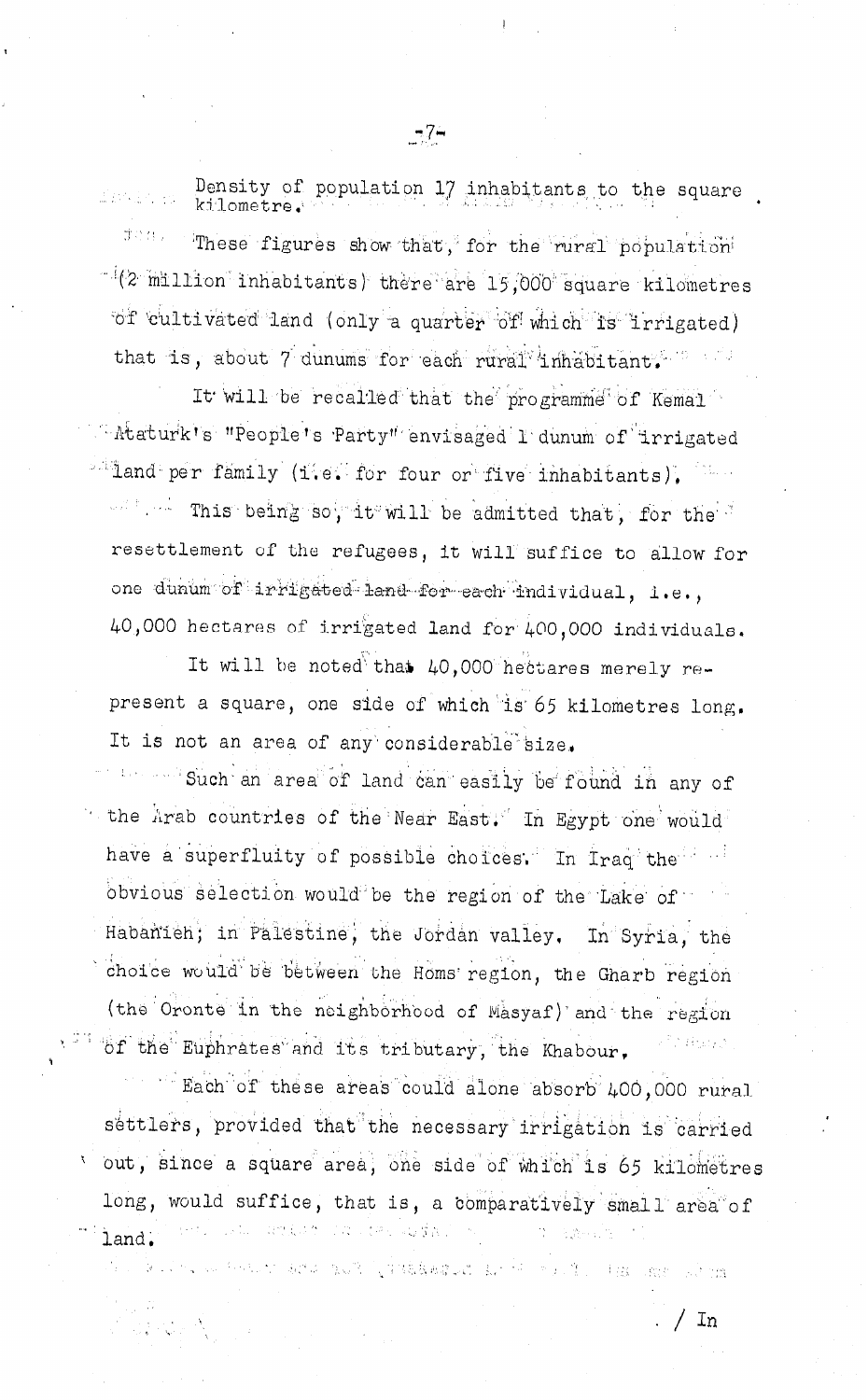" In Egypt (18 million inhabitants) no real technical problem would have to be solved, but it is probable that one would be confronted with unwavering government opposition on grounds of principle. The same would probably be the case in Iraq (which is not faced with any actual pressure since it only shelters 4,000 refugees).

The Lebanon must be excluded, since it sends a large number of emigrants overseas every year. Furthermore, the high density of population in the Lebanon is shown in the comparative table below:

| Inhabitants to the Square Kilometre |     |     |  |
|-------------------------------------|-----|-----|--|
| Lebanon                             | 103 |     |  |
| Syria<br>K                          |     | 17  |  |
| Transjordan                         |     |     |  |
| Iraq                                |     | 1 O |  |

Political motives combined with economic considerations (according to which one should not put all one's eggs in the same basket, but at the same time not scatter the funds available over too large a number of projects) will no doubt lead to the adoption of the principle of carrying two projects into effect, one in the Jordan valley and the other in Syria. As regards Syria, after a study of the technical data and after hearing the views of the Government, one of the three above-mentioned areas would have to be selected (probably the Homs region, where the sugar beet culture and industry are in the process of being developed, with Government support). ារយល់ ព្រះឈ្មោះ ! ព្

It seems to be of interest to calculate the approximate amount of capital necessary for the resettlement of

 $/400,000$ 

 $-8-$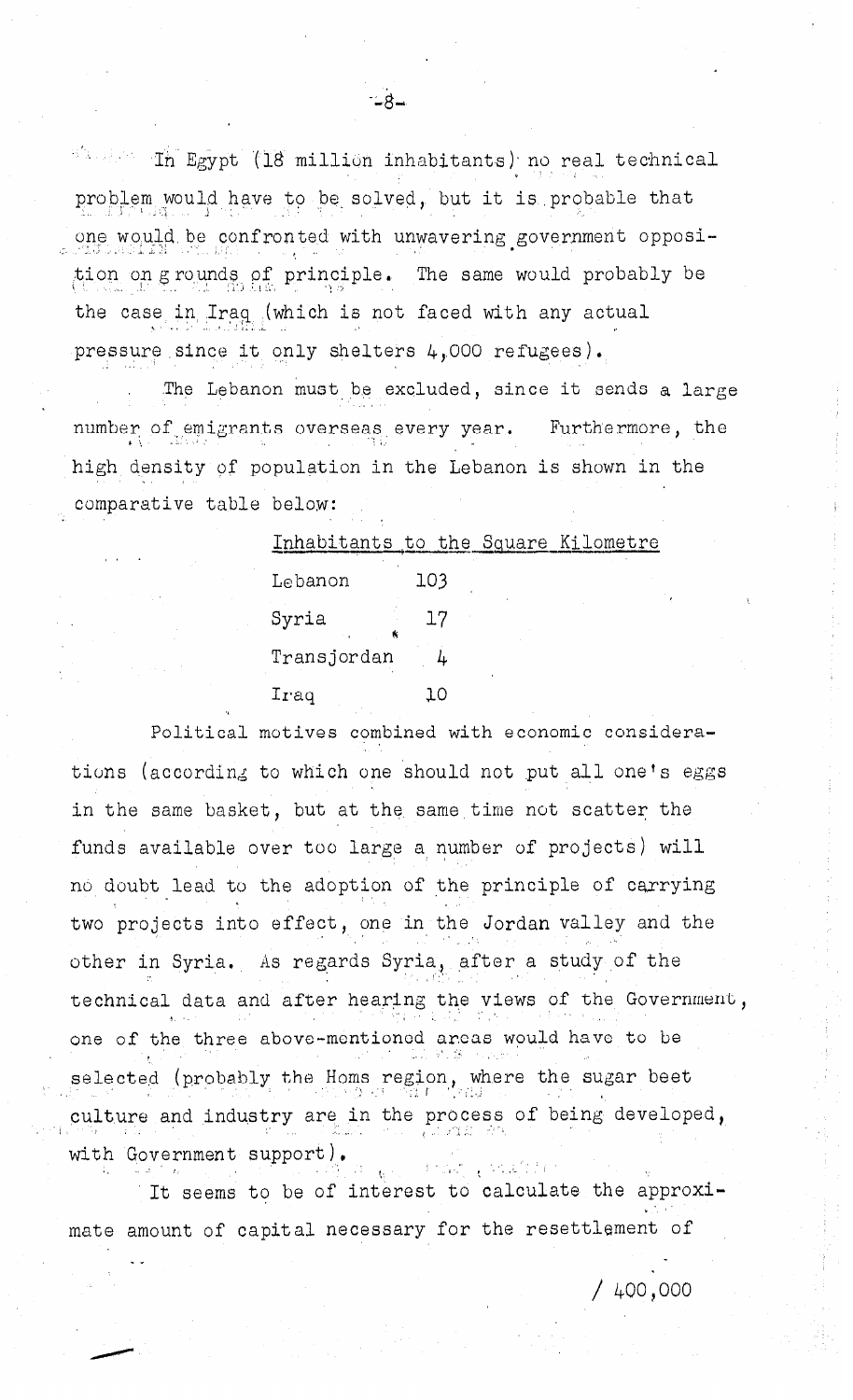400,000 rural settlers, regardless of where they would bayo ng Liling (gina ang kalawang ng pan actually settle.

 $-9 - \frac{1}{2}$ 

This calculation will be made on a very modest basis, since there can be no question of installing the refugees in conditions much superior to those in which the average inhabitants of Arab countries live.

Irrigation necessitates, in these countries, about half a litre per second per hectare, i.e. 20,000 litres per second (or 20 cubic metres per second) for 40,000 The cost of the primary and secondary irrigation hectares. canals, on this basis, would amount to approximately 70 Griden from rge i gen million Syrian pounds.

The cost of building homes can be calculated for either concrete houses or houses built of mud in the primitive local way. the state of a way to a present a great

For concrete houses, allowance must be made for 30 square metres per family (at 40 Syrian pounds per square metre, i.e. 1,200 pounds per family). This would represent 120 million Syrian pounds for 100,000 families, a figure which appears to be prohibitive.

For mud houses, allowance must be made for 50 square metres per family (at 10 Syrian pounds per square metre, i.e. 500 pounds per family and 50 million Syrian pounds for  $100,000$  families).

Finally, the families must be able to live during the period when the irrigation network is being developed. This process will be spread out over a period of two years. Accordingly, on the average, 100,000 families will have to be provided with the means of subsistance for one year which.

/ on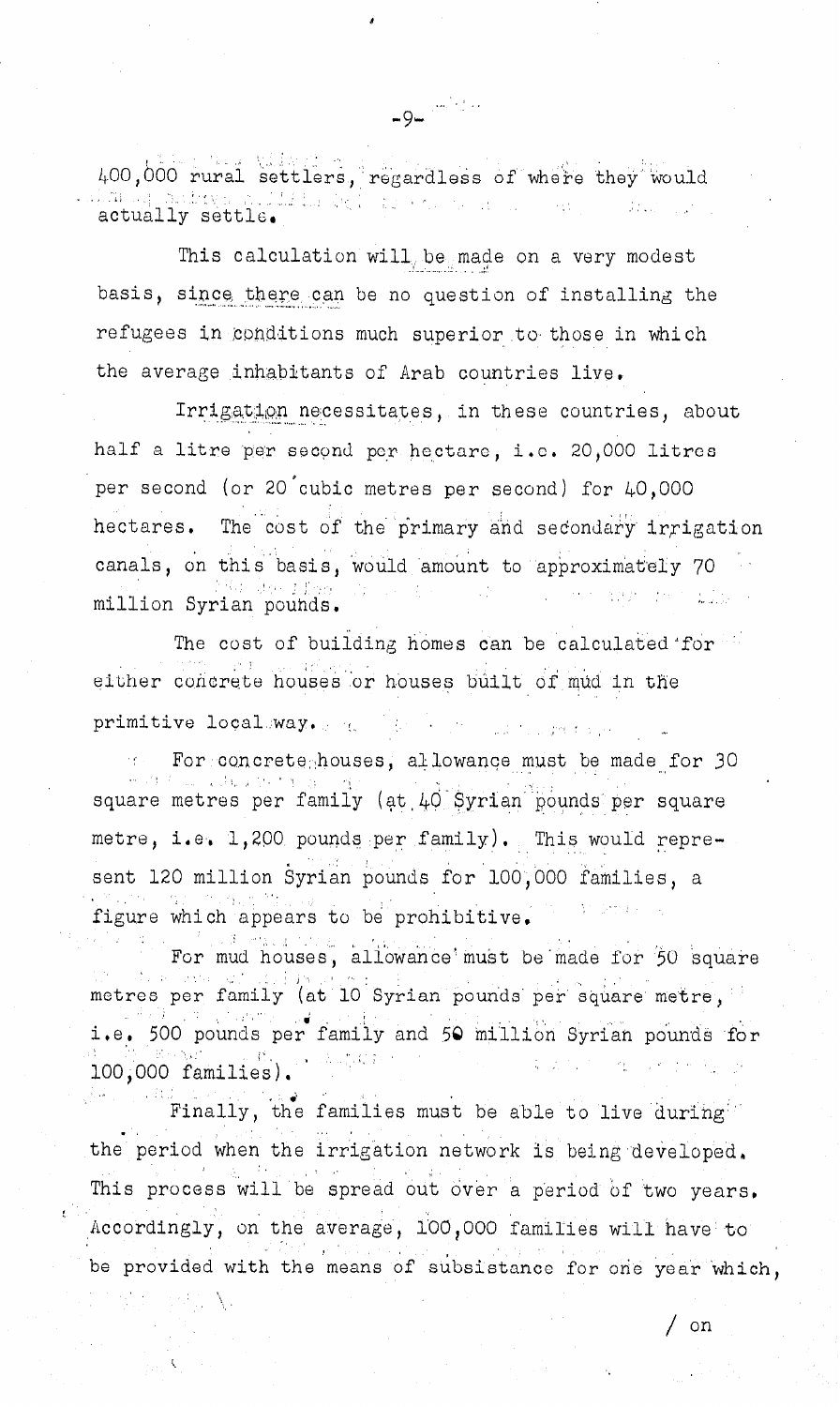on the basis of 1500 Syrian pounds per family per year, would amount to the expenditure of 150 million Syrian pounds.

| Summary                 |                           |
|-------------------------|---------------------------|
|                         | 나는 아이에 집<br>Syrian Pounds |
| Cost of irrigation      | 70 million                |
| Cost of housing         | 50 million                |
| Subsistance of families | million                   |
| Total                   | million                   |

To sum up, 80 million U.S. dollars must be collected (100 million if it is wished to be more generous). It would not appear to be impossible to collect this sum if ... the following sources are drawn on:-

- a payment by Israel in respect to the purchase of land abandoned by the refugee rural settlers;
- a contribution from the Arab States;
- a gift from the United Nations or from Member States (on the lines of the contribution pro-<br>vided for the E.R.P.).
- a loan from the International Bank for Reconstruction and Development.

I stress once more that the above figures are calculated on the basis of 400,000 rural settlers to be resettled; they would therefore decrease in proportion to the measure in which Israel agrees (or is obliged to agree) to take back a larger or smaller number of refugees. The figures given above are maximum figures; they are calculated on the most unfavorable assumptions for the return of the refugees.

It should be noted that the categories of refugees other than rural settlers, namely owners of landed property, employees, civil servants, tradesmen, artisans, members of

 $/$  liberal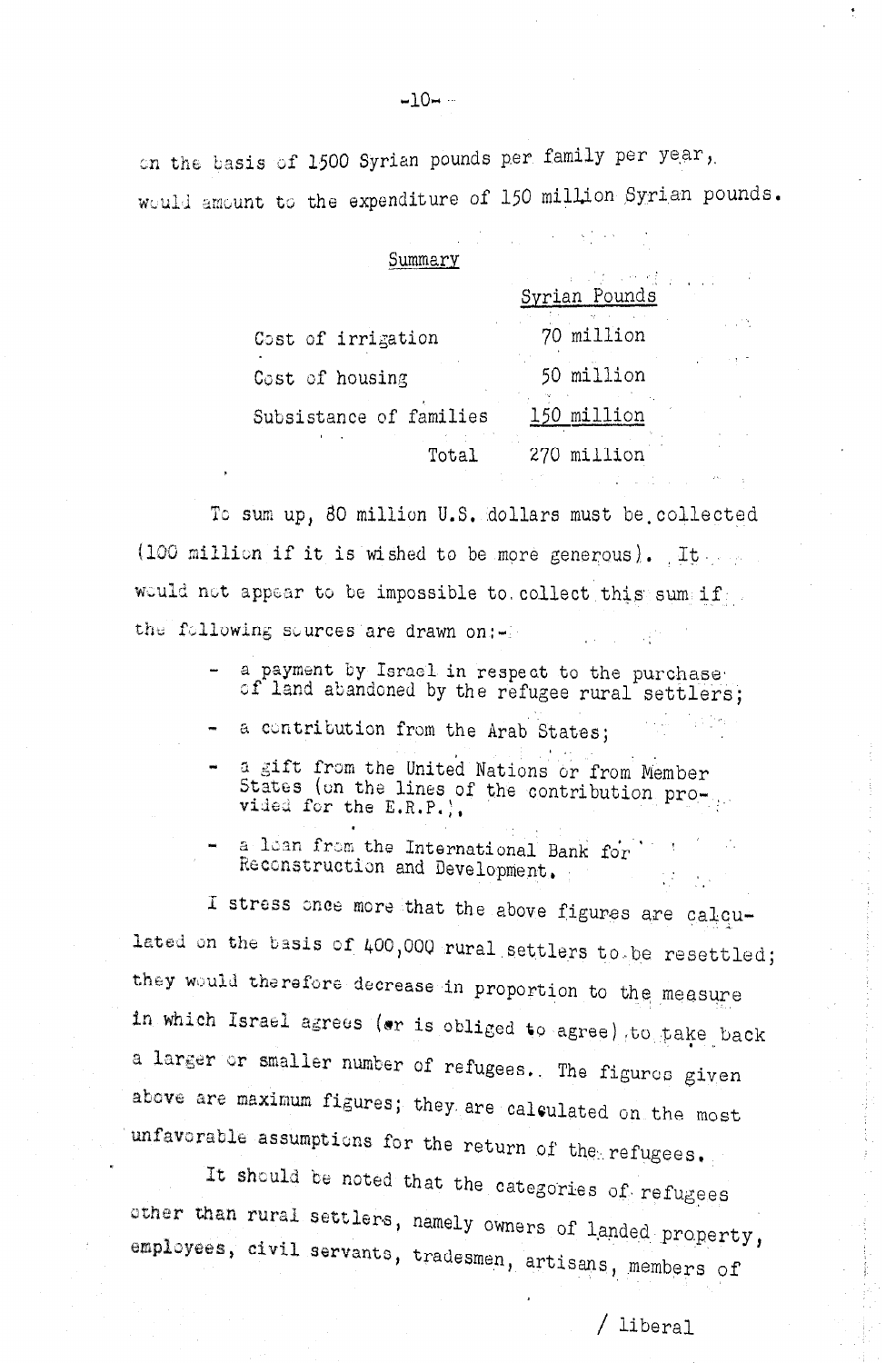liberal professions, do not raise the same problems as those discussed above. In their case, there is the problem of the purchase of their property by the Government of Israel, and the problem of the assistance that the local governments would have to furnish to needy persons during a short period and on a decreasing scale, in order that they speedily face the prospect of taking their place . . in the economic life, where necessary in positions inferior to those which they formerly enjoyed. This would entail a rigorous but inescapable reclassification (or rather demotion),

It need not be stressed that the carrying into effect of a mass return of refugees to their homes - an eventuality which is so much to be desired - would do away .<br>. . . . . . with or lessen all the difficulties discussed above,

J. TALLEC

.

 $-1$